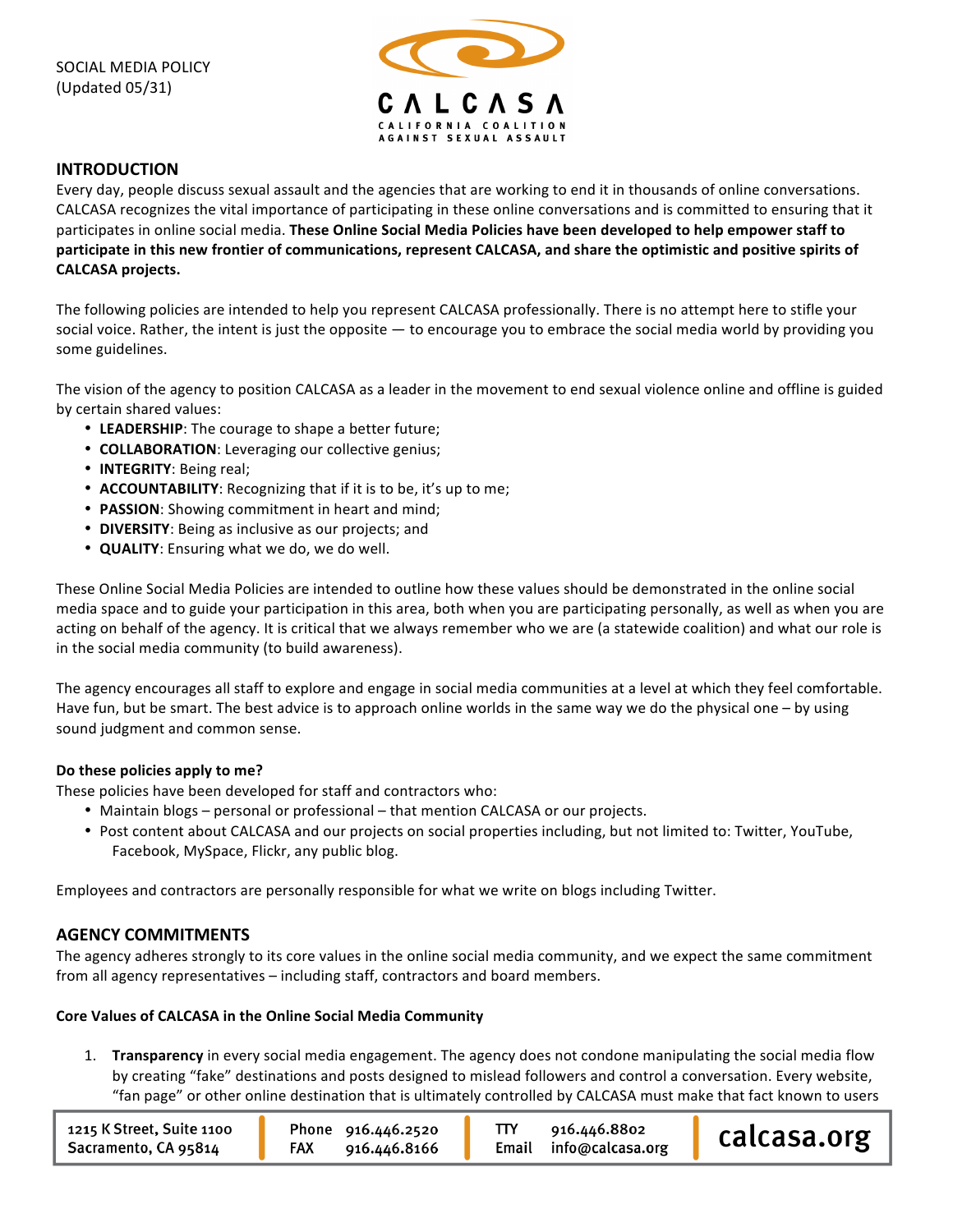

and must be authorized according to applicable internal protocols in order to track and monitor the agency's online presence. We also require bloggers and social media influencers to disclose to their readers when we're associating with them.

- 2. Respect of copyrights, trademarks, rights of publicity, and other third-party rights in the online social media space, including with regard to user-generated content.
- 3. **Responsibility** in our use of technology. We will not use or align CALCASA with any organizations or websites that deploy the use of excessive tracking software, adware, malware or spyware.
- 4. **Utilization** of best practices, listening to the online community, and compliance with applicable regulations to ensure that these Online Social Media Policies remain current and reflect the most up-to-date and appropriate standards of behavior.
- 5. **Endorse**, support, sanction, encourage and verify CALCASA projects and programs honestly and transparently. However, CALCASA does not necessarily endorse, support, sanction, encourage, verify, or agree with the comments, opinions or statements posted on its social media accounts. Any information or material placed online, including advice and opinions, are the views and responsibility of those making the comments and do not necessarily represent the views of CALCASA. Additionally, CALCASA will not endorse, support, sanction, encourage and verify fundraising initiatives and/or fundraising events on behalf of partner agencies.

# **AGENCY)AND)STAFF)ONLINE)SOCIAL)MEDIA)ACTIVITIES**

CALCASA respects the rights of its staff and its contractors to use blogs and other social media tools not only as a form of self-expression, but also as a means to further the agency's mission. It is important that staff are aware of the implications of engaging in forms of social media and online conversations that reference the agency and/or the staff's relationship with CALCASA and its projects, and that staff recognize when the agency might be held responsible for her/his behavior.

## **Expectations for Staff Personal Behavior in Online Social Media**

There is a big difference in speaking "on behalf of the agency" and speaking "about" the agency. This set of policies refers to those personal of unofficial online activities where you might refer to CALCASA.

- 1. You are responsible for your actions. Anything you post that can potentially tarnish the agency's image will ultimately be your responsibility. We do encourage you to participate in the online social media space, but urge you to do so properly, exercising sound judgment and common sense.
- 2. Be a "scout" for compliments and criticism. Even if you are not an official spokesperson for the agency, you are one of the most vital assets for monitoring the social media landscape. If you come across positive or negative remarks about CALCASA or its projects online that you believe are important, consider sharing them by forwarding them to media@calcasa.org.
- 3. Let the subject matter experts respond to negative posts. You may come across negative or disparaging posts about CALCASA or its projects, or see third parties trying to spark negative conversations. Unless you are a spokesperson, avoid the temptation to react yourself. Pass the post(s) along to media@calcasa.org.
- 4. Be conscious when mixing your business and personal lives. Online, your personal and business personas are likely to intersect. The agency respects the free speech rights of its staff, but you must remember that members, partners and funders often have access to the online content you post. Keep this in mind when publishing information online that can be seen by more than friends and family, and know that information originally intended just for friends and family can be forwarded on. Remember NEVER to disclose non-public information about CALCASA, and be aware that taking public positions online that are counter to the agency's interests might cause conflict.

### **Expectations for Spokespeople**

Just as with traditional media, we have an opportunity – and a responsibility – to effectively manage CALCASA reputation online and to selectively engage and participate in the thousands of online conversations. The following policies guide how

| 1215 K Street, Suite 1100 | Phone 916.446.2520 | 916.446.8802           | calcasa.org |
|---------------------------|--------------------|------------------------|-------------|
| Sacramento, CA 95814      | FAX 916.446.8166   | Email info@calcasa.org |             |